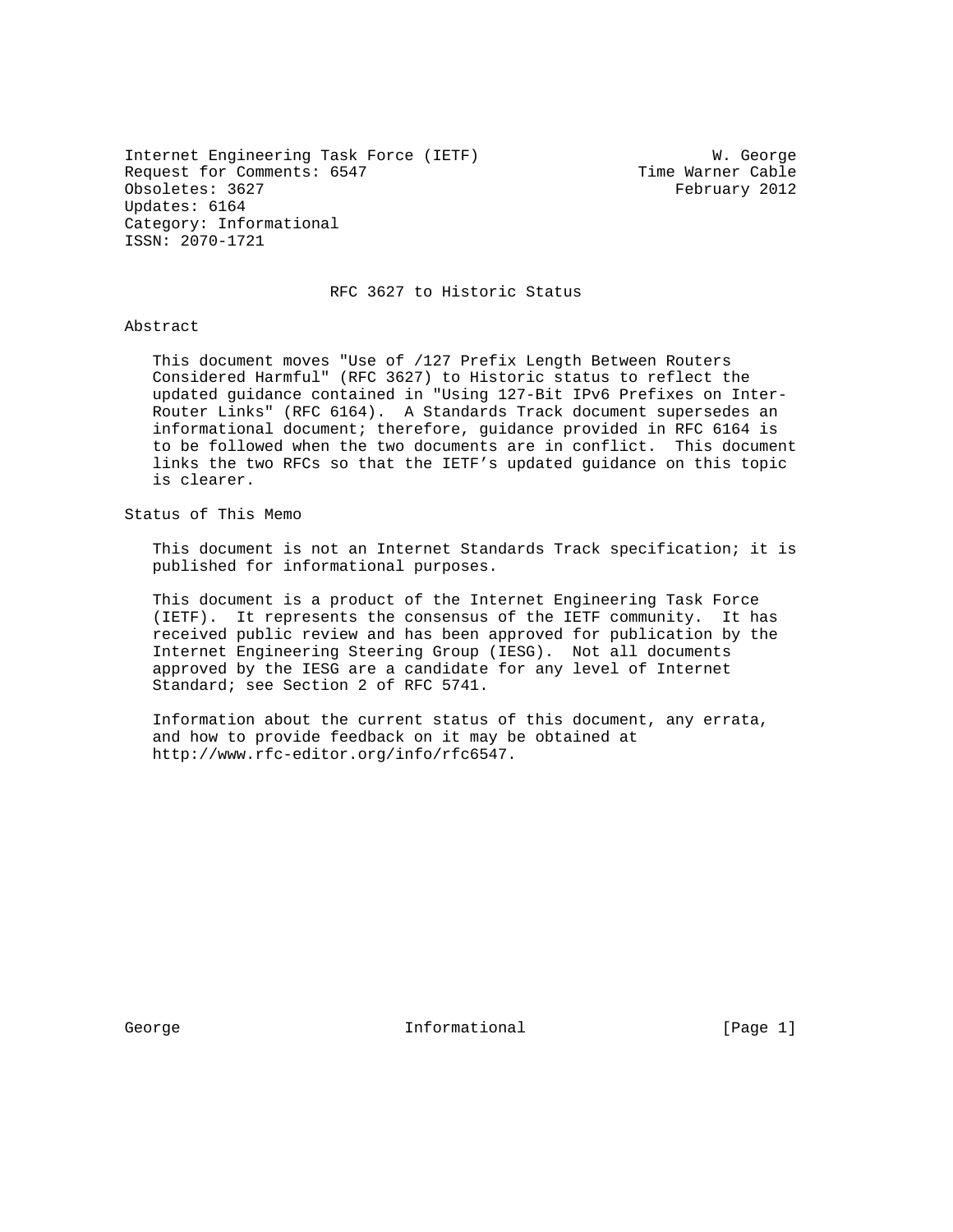## Copyright Notice

 Copyright (c) 2012 IETF Trust and the persons identified as the document authors. All rights reserved.

 This document is subject to BCP 78 and the IETF Trust's Legal Provisions Relating to IETF Documents (http://trustee.ietf.org/license-info) in effect on the date of publication of this document. Please review these documents carefully, as they describe your rights and restrictions with respect to this document. Code Components extracted from this document must include Simplified BSD License text as described in Section 4.e of the Trust Legal Provisions and are provided without warranty as described in the Simplified BSD License.

Table of Contents

|  |  | 4.1. Normative References 4   |  |  |  |  |  |  |  |  |  |  |  |  |  |  |  |  |  |  |
|--|--|-------------------------------|--|--|--|--|--|--|--|--|--|--|--|--|--|--|--|--|--|--|
|  |  | 4.2. Informative References 4 |  |  |  |  |  |  |  |  |  |  |  |  |  |  |  |  |  |  |

## 1. Introduction

 This document moves "Use of /127 Prefix Length Between Routers Considered Harmful" [RFC3627] to Historic status in accordance with RFC 2026 [RFC2026]. RFC 3627 has been superseded by "Using 127-Bit IPv6 Prefixes on Inter-Router Links" [RFC6164]. A Standards Track document supersedes an informational document; therefore, guidance provided in RFC 6164 is to be followed when the two documents are in conflict. This may not have been clear to casual readers who are not familiar with the differences in IETF document types. This document adds the necessary link between the two RFCs so that users referring to RFC 3627 for guidance will see that it has been obsoleted by updated guidance on the matter, thus hopefully eliminating any confusion that may be present.

2. Security Considerations

This document introduces no new security considerations.

3. Acknowledgements

 Thanks to Brian Carpenter, Bob Hinden, and Ron Bonica for guidance on the matter, and to Pekka Savola and Miya Kohno and the other authors of 6164 for their support.

George **Informational Informational** [Page 2]